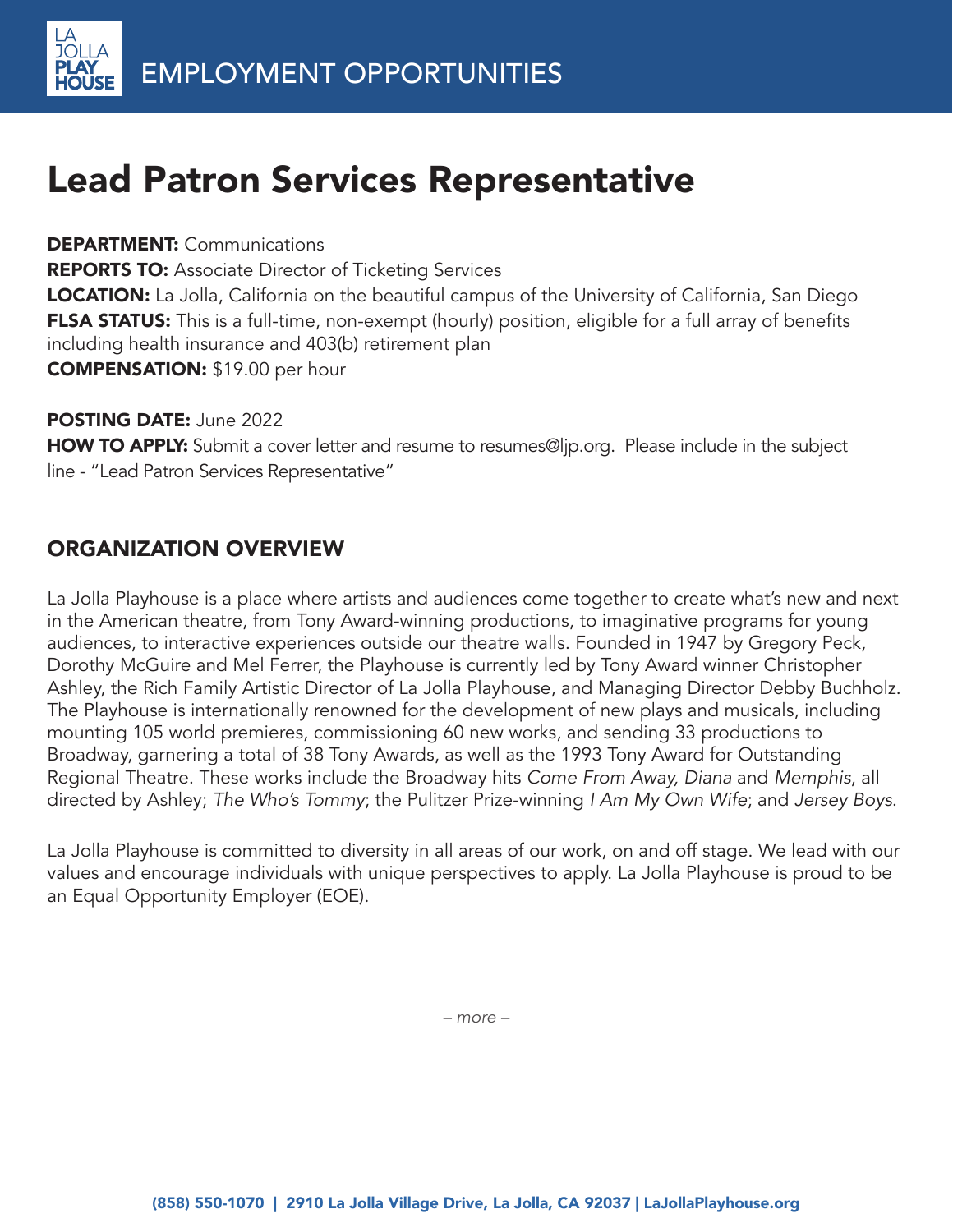# STATEMENT OF JOB

The Lead Patron Services Representative represents La Jolla Playhouse to patrons - over the telephone, by email correspondence, and in person - selling single tickets and subscriptions while providing exceptional customer service. This position works cohesively with all employees, sets an exemplary example to Patron Service Representatives, and may occasionally train other representatives on company ticketing processes and systems. In addition, this position is responsible for processing vouchers, processing transactions for the Learning & Engagement programs, and is required to learn additional Tessitura functions in order to provide in-house Tessitura support.

## ESSENTIAL JOB DUTIES

- Responsible for opening and closing of the box office, generating daily sales reports, reconciling daily transactions, and managing banks and cash handling.
- Answer customer questions about the theatres, pricing, current promotions, and policies.
- Provide patrons with accurate play, musical and/or special event descriptions/information, ensuring a positive ticketing experience.
- Assist patrons with purchasing tickets and/or subscriptions to La Jolla Playhouse events, including advising single ticket patrons on the benefits and cost-savings of subscriptions.
- Assist patrons with exchanges, ticket donations, reprints, gift certificate purchases, and other miscellaneous transactions.
- Maintain and update subscriber/patron database.
- Assist in collection efforts for outstanding balances due.
- Coordinate performance tickets for mailing/will call/box office pick up at the theatre.
- Handle will call distribution and walk up sales for LJP performances and special events, both onsite and off.
- Make outbound customer service/solicitation calls to renew existing subscribers as part of the renewal phone campaign.
- Process subscription orders submitted by the Sales Concierges.
- Process nominal donations in accordance with the Philanthropy Department.
- Process interdepartmental ticket requests for comps, standbys, and house seats.
- Proofread internal documents and seasonal brochures.
- Act as a point person for resolving customer service issues that do not require escalation to the Senior Patron Services Manager.
- Assist in training Patron Services Representatives on the use of Tessitura and general office procedures.
- With the Associate Director of Ticketing Services and the Senior Patron Services Manager, ensure Patron Services Representatives are fully versed on all LJP events, source codes, special promotions, package offerings, etc.
- Assist the Associate Director of Ticketing Services and the Senior Patron Services Manager in VIP Celebration Night responsibilities such as ticketing and check-in as needed.
- With guidance from the Associate Director of Ticketing Services and the Senior Patron Services Manager, assist in Tessitura setup and maintenance, including but not limited to adding price types, rezoning seats, placing holds and allocations, setting up promo codes, and pulling lists and reports, ensuring that information is built and maintained with thorough accuracy and attention to detail.
- Provide support to the Associate Director of Ticketing Services on ticketing for the Playhouse Partners and Military Invitees.
- Provide backup support to the Patron Services Assistant Manager on group sales.
- Attend Tessitura and customer service-related training sessions as required.